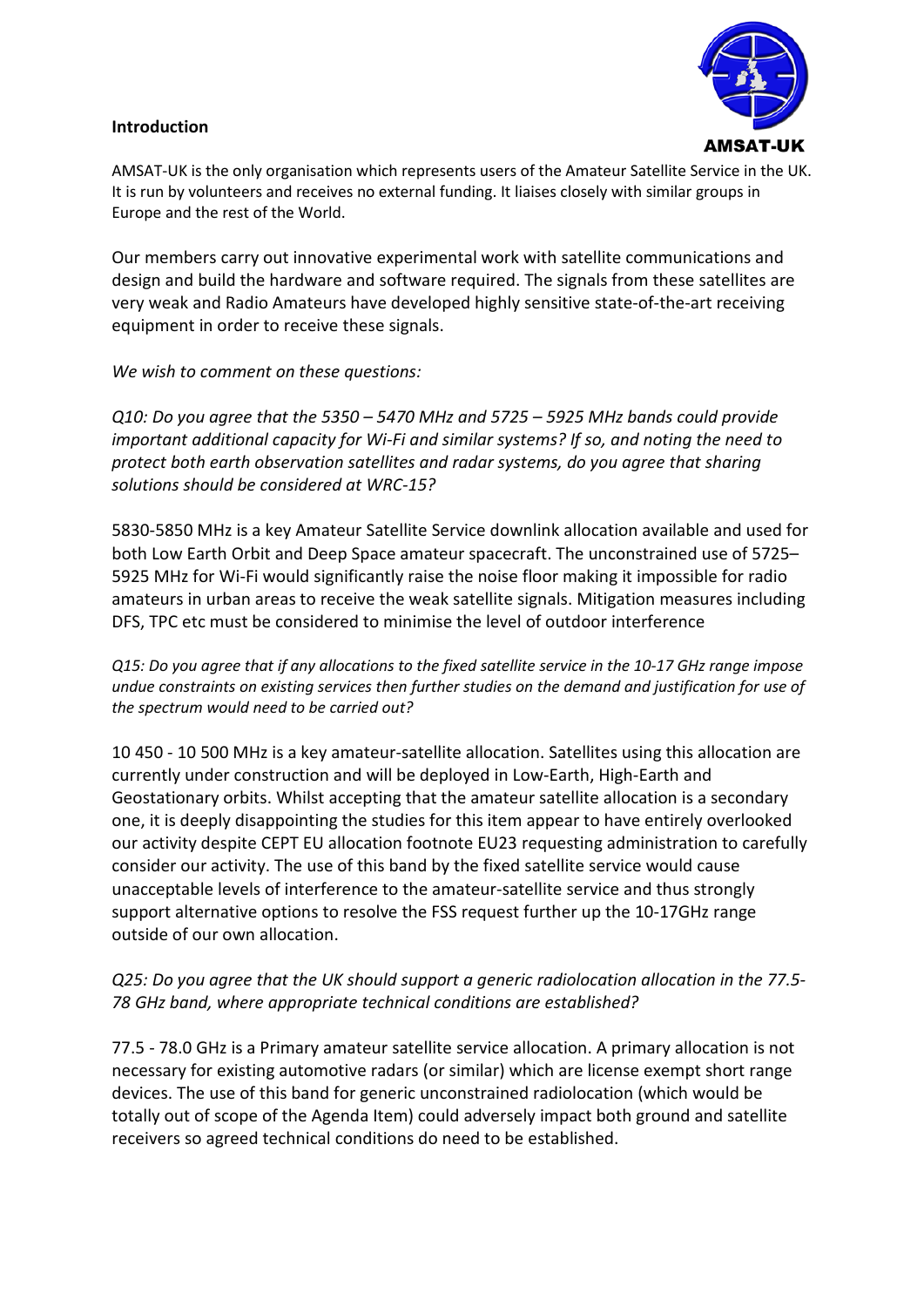*Q27: Do you agree that is right to wait for the relevant sharing studies to mature before coming to a final position on the potential for additional allocations to the earth explorationsatellite (active) service in the 8/9/10GHz band?*

As mentioned in our answer to Q15 the amateur satellite service has an allocation at 10 450 - 10 500 MHz with plans for new satellites. We are pleased in this case that the relevant studies have included the amateur services. It is right to wait for sharing studies which take into account the impact on the Amateur Satellite Service. Should EEES deployments be denser than originally indicated then we would have particular concern regarding compatibility with our own plans

## *Q38: Do you agree that no specific measures need to be introduced for nano and picosatellites and that the current approach to their regulation is sufficient?*

We agree that no major change of the radio regulations is required to specifically accommodate nano and picosatellites. However we might support specific proposals that facilitate some flexibility given the constraints/uncertainties on developers and launches.

It is also correct that an increase of awareness of the ITU filing process is required among the developers, in order to make sure that these satellites operate in conformance with the Radio Regulations. This would also ensure that any nano/picosatellite operating in the amateur satellite service conforms to the definition of an amateur satellite.

However, given the rapidly growing number of nano and picosatellites already launched and under development and, noting the number of these satellites which are operating or planned to operate in the amateur satellite service, additional studies to see how this growing number of satellites can be accommodated are now required.

Our views are based on the experience that we have gained in our direct involvement with the development of two CubeSats over the past four years-

**FUNcube-1** is a complete educational single CubeSat project with the goal of enthusing and educating young people about radio, space, physics and electronics. FUNcube-1 was successfully launched from Russia on a DNEPR rocket on Nov 21st 2013 and is performing well. More than 750 stations around the world are already receiving and decoding the telemetry and many schools are already involved. Details of current operations and the telemetry available from FUNcube-1 can be seen at [www.warehouse.funcube.org.uk](http://www.warehouse.funcube.org.uk/) We also have a dedicated educational outreach page here [http://funcube.org.uk/education](http://funcube.org.uk/education-outreach/)[outreach/](http://funcube.org.uk/education-outreach/)



*FUNcube-2 on UKube-1* **(**a mission of the UK Space Agency) is a follow-on project and comprises of a set of FUNcube boards that is flying as a subsystem on UKube-1 and it has identical goals. This spacecraft was successfully launched on a Soyuz rocket from Baikonur on July 8th 2014. See this page for the latest UKube-1 information<http://funcube.org.uk/news>